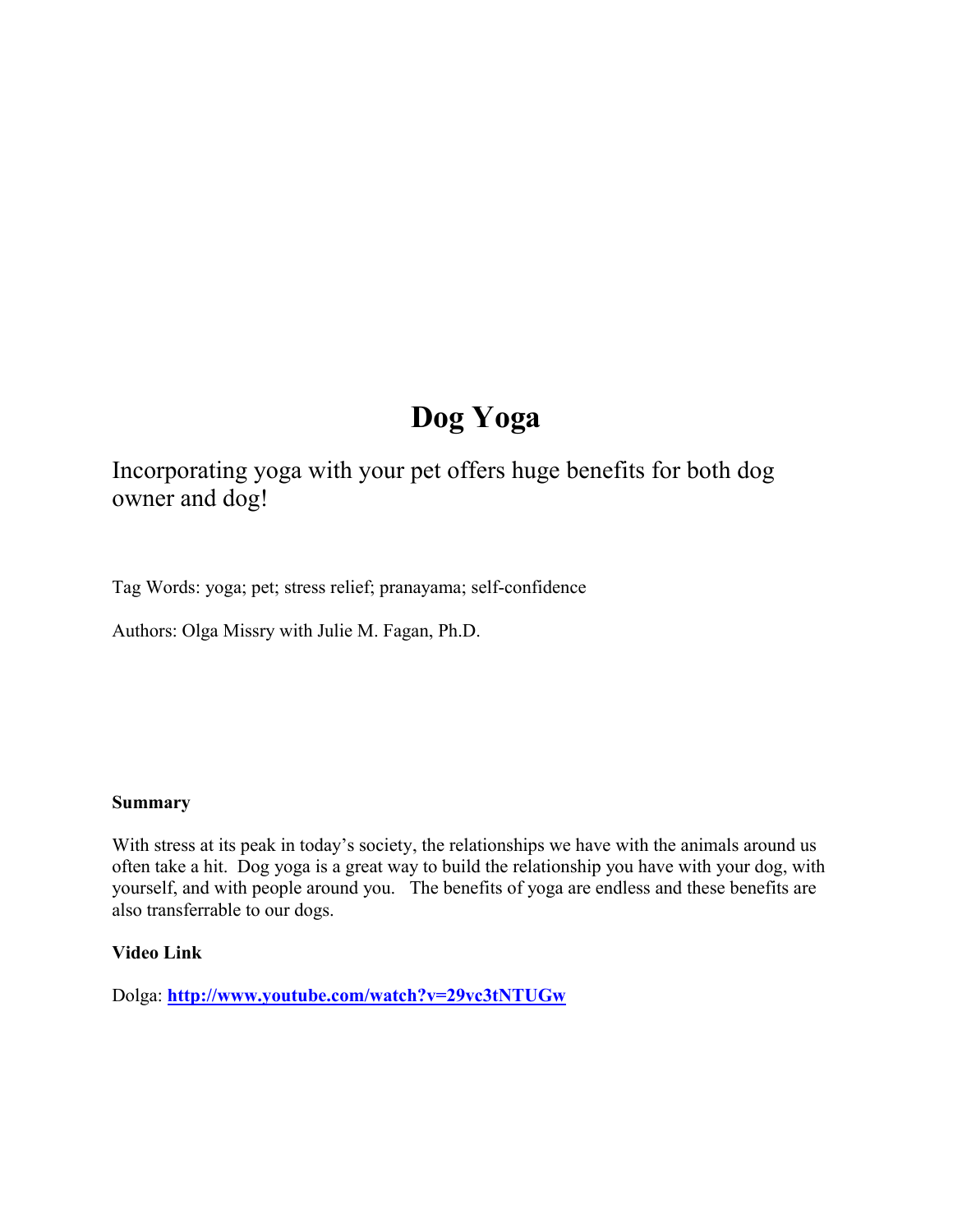## **The Issue: Dog Yoga**

## Improving the mental, physical, and emotional health of our beloved pets

Yoga is a peaceful, satisfying, healthy way to reach a state of self-actualization and acceptance. It is beneficial to every person who is open to reaching a cleansed state of mind. There are many physical benefits including flexibility, strength, muscle tone, alignment, pain prevention, and better breathing. Pranayama is the measuring, control, and directing of breath. The practice contributes to a calming mind and purification of the body. It is a way to tap into your own energy and potential. When incorporated into a weekly practice there are huge advantages which include mental calmness, stress reduction, increased self-confidence, control over mind and actions, and reduced anxiety.

Animals are very intuitive and can feed off your energy and feelings. By incorporating yoga with your dog you offer the same benefits you receive including improving digestion and heart function. Having a practice with you loved pet can help build trust, strength, support, separation anxiety, bad behavior, hyperactivity, and most importantly love.

## Bringing dog yoga to the community

For the service project, I offered a free dog yoga class to people of my local community and accepted donations which were given to the local SPCA (\$60). To spread the word I put a flyer in the local pet store. Seven people showed up! During the class I showed owners different postures they could practice at home with their pet. The class was definitely a success as there were many laughs and everyone left in smiles and feeling great. The dogs were probably happiest to be out and socializing with their friends. Getting the dogs to participate was not so easy, however bringing the practice home when the dogs are calmer and not as distracted is definitely easier.

"*Practicing DOLGA with Cheri has been great. In the beginning she wouldn't really participate, but after giving her some time she comes and sits right on my mat right when I roll it out. It is so cute!"*

-Patti Krady

*"Elmo has showed huge improvements in his behavior. He is calmer and seems happier! I think he really loves the extra T.L.C. and attention."* -Daniel Hanan